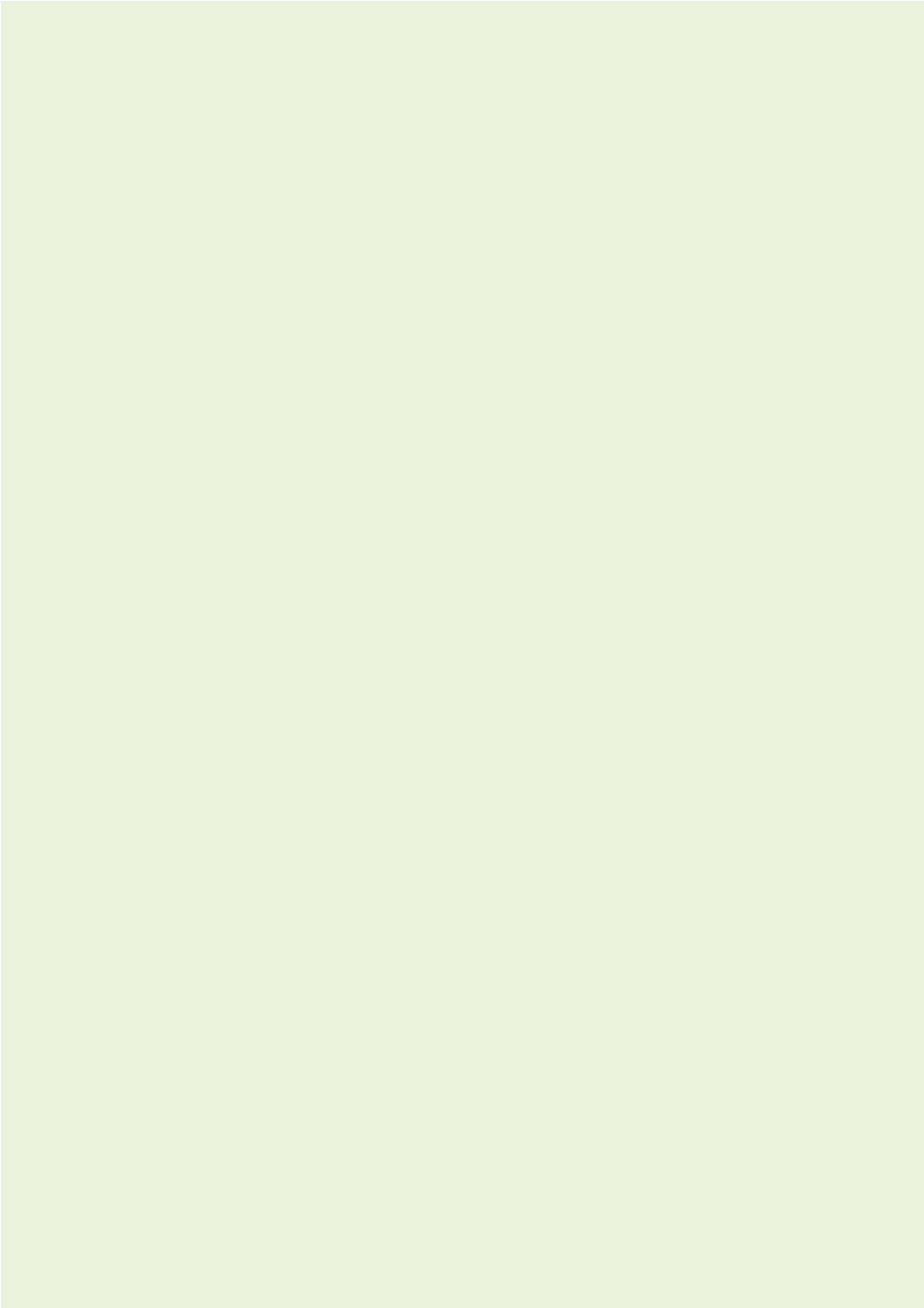### **CHAPTER I: INTRODUCTION**

#### **1.1 About this Report**

l

This Report of the Comptroller and Auditor General of India (C&AG) has been prepared in seven Chapters. Chapters II to VI deal with Social, Economic (other than Public Sector Undertakings), General, Revenue, Economic (Public Sector Undertakings) Sectors and Chapter VII deals with Follow up of Audit observations. Chapter I explains about the Audit Office, the audit planning done and audit methodology used in audit.

This Report of the Comptroller and Auditor General of India (C&AG) relates to matters arising from the test audit of transactions of various departments of the Government of Arunachal Pradesh pertaining to Social, Economic (other than Public Sector Undertakings), General, Revenue, Economic (Public Sector Undertakings) Sectors.

The primary purpose of this Report is to bring to the notice of the State Legislature, significant results of audit. Auditing standards require that the materiality level for reporting should be commensurate with the nature, volume and magnitude of transactions. The findings of audit are expected to enable the Executive to take corrective action, to frame appropriate policies as well as to issue directives that will lead to improved financial management and contribute to better governance.

This chapter in addition to explaining the planning and coverage of audit, provides a synopsis of significant instances of non-compliance with applicable laws, rules, regulations, various orders and instructions issued by competent authorities.

#### **1.2 Profile of the Office of the Principal Accountant General, Arunachal Pradesh**

In March 1984, the Indian Audit & Accounts Department was bifurcated into the Audit Wing and the Accounts & Entitlements (A&E) Wing, and four Accountants General Offices, all with Headquarters at Shillong, were created – (i) Principal Accountant General (Audit) Assam, Meghalaya, Arunachal Pradesh & Mizoram; and (ii) Accountant General (A&E), Assam, Meghalaya, Arunachal Pradesh & Mizoram. In course of time, the office of the Principal Accountant General, Arunachal Pradesh was shifted from Shillong to Itanagar in April 2006. Since then, the Principal Accountant General Arunachal Pradesh is looking after both the Audit and the Accounts & Entitlement functions in the State.

Under the directions of C&AG, the Office of the Principal Accountant General, Arunachal Pradesh conducts audit of government departments, Public Sector Undertakings, Autonomous Bodies and other Institutions<sup>1</sup> under Social, Economic, Revenue and General Sectors, which are spread all over the State. The Accountant General (Audit) is assisted by one Deputy Accountant General.

<sup>1</sup> Government funded Non-Governmental Organisations like RK Mission, Pui Welfare Society etc.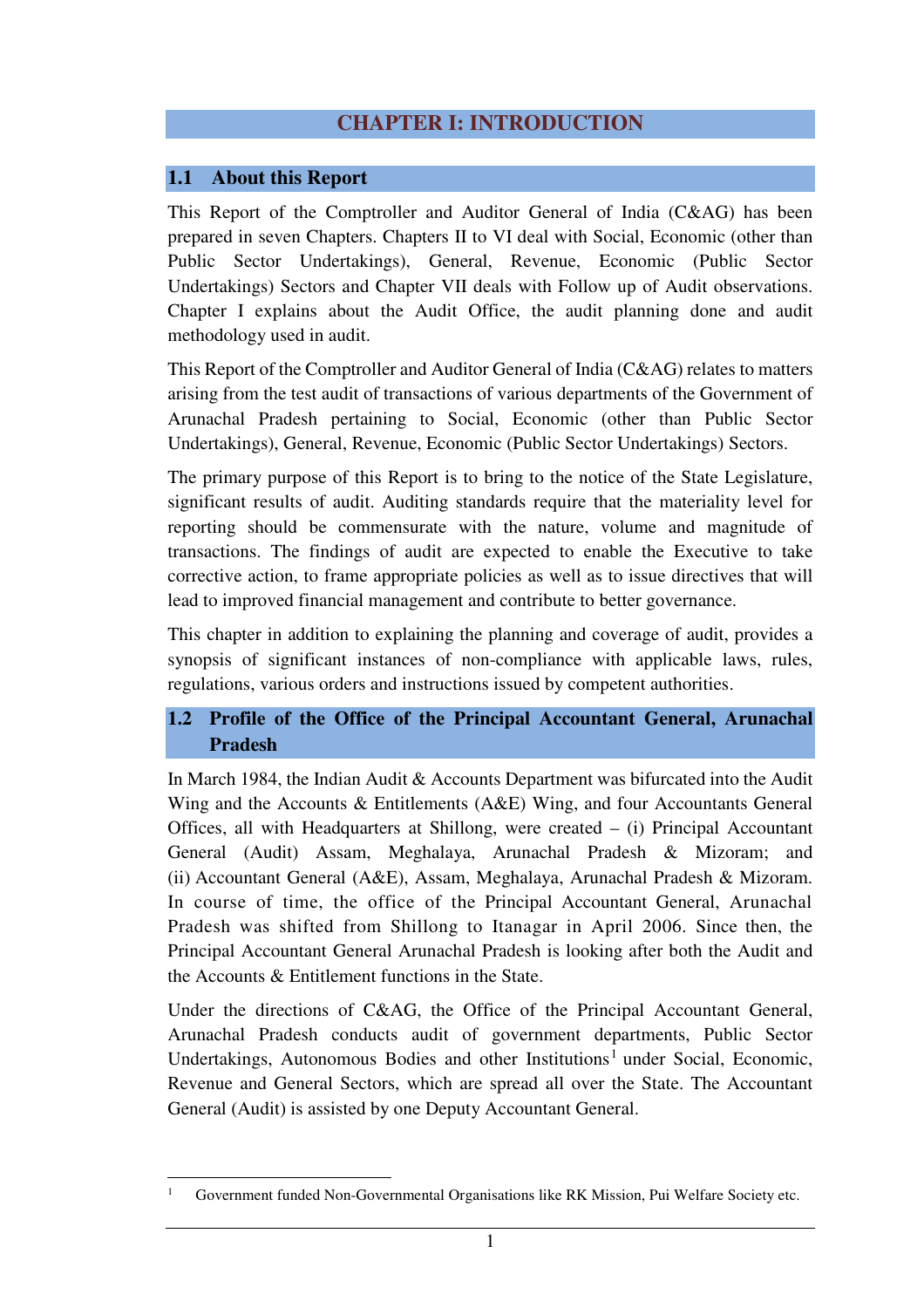The authority of audit is derived from Article 149 and 151 of the Constitution of India and the Comptroller and Auditor General's (Duties, Powers and Conditions of Service) Act, 1971 (C & AG's (DPC) Act). Under Section 13 of the C & AG's (DPC) Act, the Office of the Accountant General (Audit) has been entrusted with the audit of all expenditure incurred from the Consolidated Fund of Government of Arunachal Pradesh. This office conducts audit of revenue receipts of Government of Arunachal Pradesh under Section 16 of the C & AG's (DPC) Act. This office conducts supplementary audit of the Balance Sheet of all State Government companies under Section 143(6)(a) of the Companies Act, 2013. This office is responsible for audit of accounts of autonomous bodies and authorities falling under Section 14, 15, 19(2), 19(3) and 20(1) of C & AG's (DPC) Act. The C&AG prescribes the principles and methodologies for various audits in the Auditing Standards and the Regulations on Audit and Accounts, 2007.

#### **1.3 Planning and Conduct of Audit**

Audit process commences with the assessment of risk of the departments based on their financial profile, criticality/complexity of activities, priority accorded for the activity by the Government, level of delegated financial powers, assessment of internal controls, concerns of stakeholders, previous audit findings, etc. Based on this risk assessment, the frequency and extent of audit are decided and an Annual Audit Plan is formulated to plan and conduct audit during the next year.

After completion of each field audit, Inspection Report (IR) containing audit findings is issued to the Head of the audit unit and a copy to the Head of the Department with a request to furnish replies within one month of the receipt of IR. Wherever replies are received, audit findings are either settled or further action for compliance is advised. Significant audit observations pointed out in these IRs, which require attention at the highest level in the Government, are identified and processed for inclusion in the Audit Reports which are submitted to the Governor of Arunachal Pradesh under Article 151 of the Constitution of India for causing them to be laid on the Table of the State Legislature.

Audit Plan was prepared in such a way that it fits into the long term and short term goals of audit in consonance with the overall "Vision and Mission" of the Indian Audit & Accounts Department. It has been prepared after carrying out risk assessment and keeping in view the available manpower. Elements of the Audit Quality Management Framework (AQMF) viz. materiality, inputs from Voucher Level Computerization (VLC), financial profile of the units, data from various e-governance initiatives taken by government, flagship programme undertaken by auditees, press criticism/ electronic media coverage, expected audit impact and continuous improvement based on past experience, etc. were taken into account to the extent possible while framing out the plan. A sector wise analysis of the government spending, investment policy of the government in infrastructure development, industrialization and socio-economic activities along with the possible audit impact were taken into account in prioritising and shortlisting auditee units for preparing the Annual Audit Plan.

Considering the availability of manpower resources, focus has been given on areas of